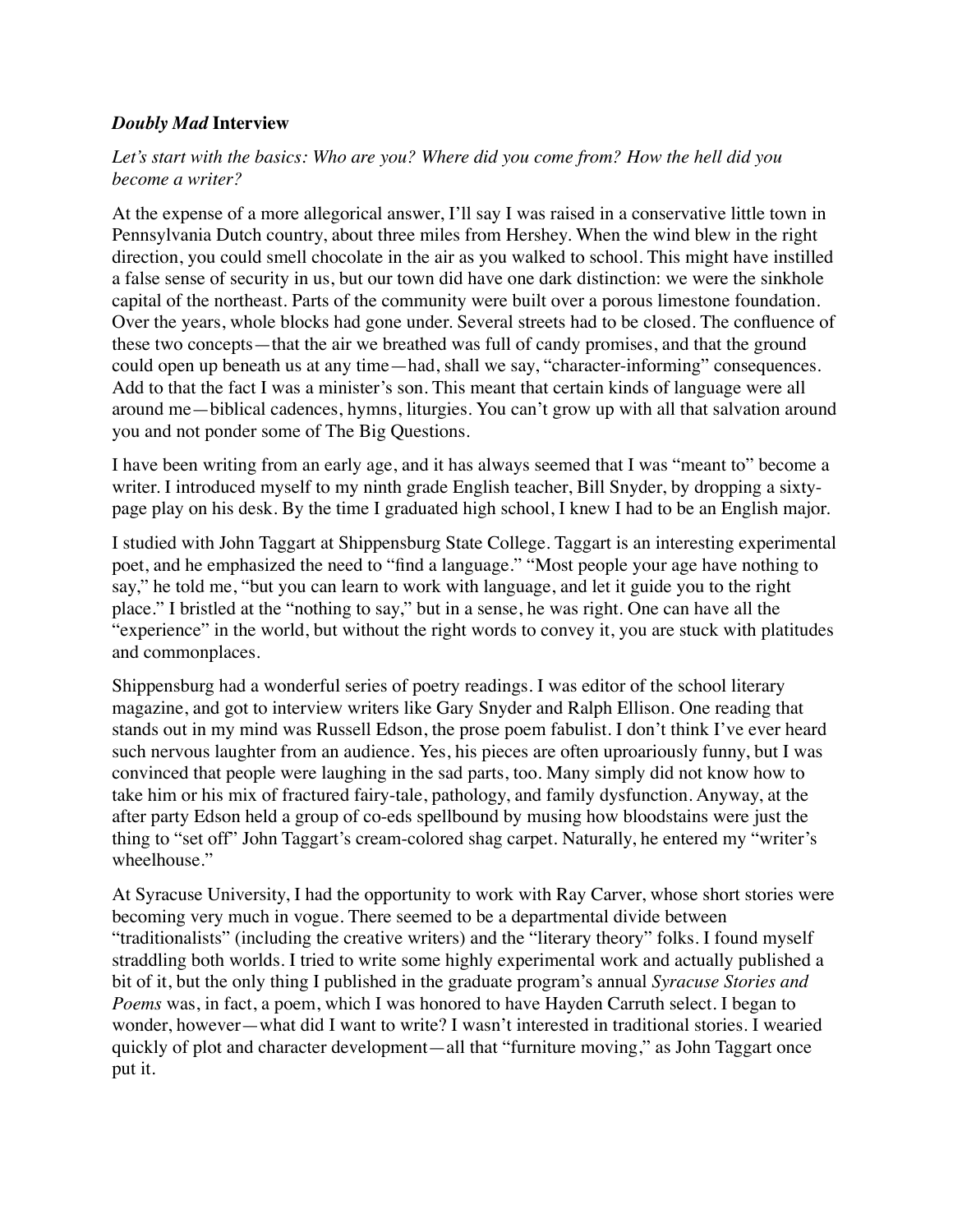As it turned out, I wrote practically nothing for thirty years. I learned to play blues harmonica. I married and began to raise a family. I taught Freshman and sophomore comp courses at S.U. I became a visual artist, too, again eschewing mimetic art for abstract expressionism. Oh, I wrote lots of songs and record reviews, and once in awhile, I'd jot down some "literary" ideas, but nothing came to fruition. I pretty much convinced myself that while I wanted to be a writer, I was not in fact "one who writes."

*When we first met it was, in fact, at a blues gig you were playing here in Utica at the Polish Community Club. A mutual friend of ours suggested I meet you. He had studied with you, and as I was searching for local writers who might be interested in publishing with* Doubly Mad *and its affiliated Black Rabbit Press, he urged me to look you up. The poetry you showed me at the time is very different from what we ended up working on together in your first two books,* Reading the Empty Page *and* Night Class for Insomniacs, *and everything else that you've written since then. It's a sort of point-blank question, but what happened?*

It was the confluence of several factors. I got a full-time faculty position at Mohawk Valley Community College and encountered a few very good students and writers, so we started *Argus*, a campus literary magazine. These activities relit the old pilot light. I began to write three poetic essays consisting of aphorisms, dialogues, verse fragments and prose explications, somewhat in the manner of Edmond Jabes. Much to my amazement, I was able to set goals—a certain number of pages for each "essay"—and stick to them. And of course it certainly helped that I met you! Just as I was coming to my late bloomer fruition, along comes an editor for a new local press who is interested in seeing my work! Serendipity! With that added motivation, I doubled down. Also, I began to read more poetry—prose poetry, too, since I liked to play in genre's fringes. I came across Charles Simic's Pulitzer prize-winning *The World Doesn't End* (the first book of prose poetry to receive the award). Simic's elliptical prose poems opened my eyes to the possibilities of blending autobiography with surrealism, and his "poems proper" furthered that education. And so my first two books *Reading The Empty Page* and *Night Class for Insomniacs*  were born.

*A lot of your work from around 2014-2017, when we were working on those two projects together, is focused in one way or another on language itself. It's interesting to me that from a more focused, almost rational appraisal of language, you've moved out to a more and more imaginative one in more recent work.* 

I'm a believer in epistemic rhetoric—the idea that rhetoric creates reality. Your words don't simply reflect the world as it is. Your words actually shape the way you see that world. So therefore looking for a language is looking for a world. What an artist may be seeking is a *blend* of influences, using a range of languages in juxtaposition—to mix, say, the sacred and profane, pop culture and high culture, the academic and the personal. I think John Ashbery is relevant here; many of his poems are great pastiches of language, often dissolving into each other and never reaching a final destination. Reading most poems is like dialing in a particular radio station until you get a strong, clear signal. Reading Ashbery is like turning the dial from one end of the spectrum to the other and listening to *all* the stations as they blur into each other, as well as the white noise in between. It's the juxtaposing of these many voices—the gospel music, the laxative ads, the Petula Clark song, the right wing commentator, the baseball game, the punk rock—that matters, and not any single one.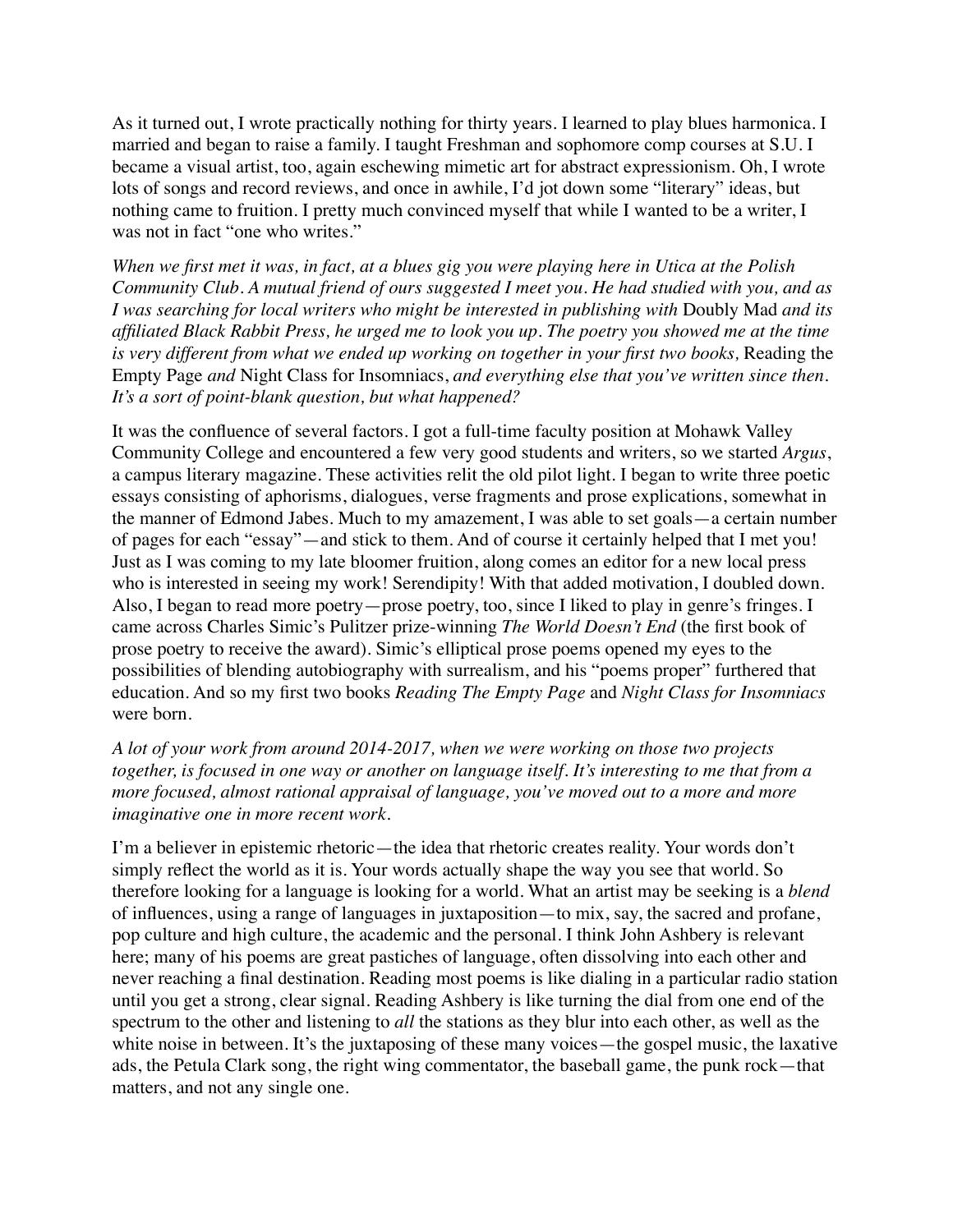Not having to write a "typical poem" conferred a kind of freedom. It probably won't come as a shock to you to learn that I seldom begin with an idea or subject and then force the poem to fit it. I wouldn't, for example, say "I think I'll call this poem 'The Horse,'" and then write a poem in which every line was about a horse. For me, the poem is a space in which to explore what I *don't know*, which is pretty much everything. The act of writing, to some extent, involves keeping myself in a state of blissful receptivity. If I think too hard, I lose it. This is not unlike the way some abstract expressionist painters worked; they didn't begin with a plan of what the finished work would look like. They painted to *find out*.

I established a routine while working on the material in *Holding a Seance by Myself*—which was to write every morning, usually beginning with a line that seemed to bubble up from someplace I hadn't yet mapped. The line had to sizzle; it had to offer a glimpse of something as if seen by lightning, or perhaps the bioluminescence of deep-sea creatures. That line I would dangle deeper in the dark, waiting for another tug. Sometimes—often, in fact—the next line would feel totally incongruous, bearing no obvious relationship to its predecessor besides contiguity. I quickly learned that this could be a good thing. It *was* a good thing. If I tried to channel the poem too soon, I'd usually lose it. Better to let the poem channel me. I was creating a waking dream, or it was creating me, and it would either find a direction at some point or, if nothing else, remain an interesting verbal Rorschach inkblot. But working this way was exciting! I had a tremendous burst of creativity from 2018 until just recently. Even my heart surgery did little to slow me down—in fact, it spurred me on, in many ways. Certainly, I developed a palette of images to describe my brush with the Big Sinkhole, some of which appear in my two most recent books, *Tangent of Ardency* (SurVision Books) and *Holding a Séance By Myself* (Standing Stone Press). It's really in these that I begin to find the style that has sustained me.

*There is a sort of risk, though, in losing one's audience this way, isn't there? We have joked in the past about how people who know you as a blues musician buy your books and wonder after reading a few pages what the hell they're looking at. Some might even call your work cerebral. I personally feel it is dream-like, and that, especially in the poems of Séance, you have managed to create poems which function very closely to dreams, using, essentially, surrealist techniques. What do you think? Does your style prohibit others from engaging with your work? Or does is allow a glimpse into a deeper reservoir we all contain in one way or another?*

Yes, my poems were written under the shadow of surrealism, and surrealism *was* an intellectual movement, with its own theoretical bases—among them Freudian psychology; it is ironic that a group who extolled imaginative "freedom," unfettered by reason, also gave us a series of manifestos outlining detailed rules for "membership." Surrealism's so-called leader, Andre Breton, seemed always to be excommunicating writers and artists who violated these rules. The history of surrealism is fraught with arguments and group fractures over technique and political affiliation (Breton was a communist; Salvatore Dali, the popular surrealist painter, was a fascist who supported Franco). But despite these "all too human" conflicts, the surrealist writers as a group developed "automatic writing" and other aleatory techniques designed to plumb the subconscious—and these techniques became very influential. The surrealists created a new kind of "image" in poetry, or perhaps it is more accurate to say that they created new ways of *contextualizing* images that did not depend on reason, chronology, close analogy or an alreadydeveloped allegorical system. "The chance encounter of an umbrella and a sewing machine on an operating table" is Lautre'amont's famous phrase. Essentially, surrealist free-writing applies the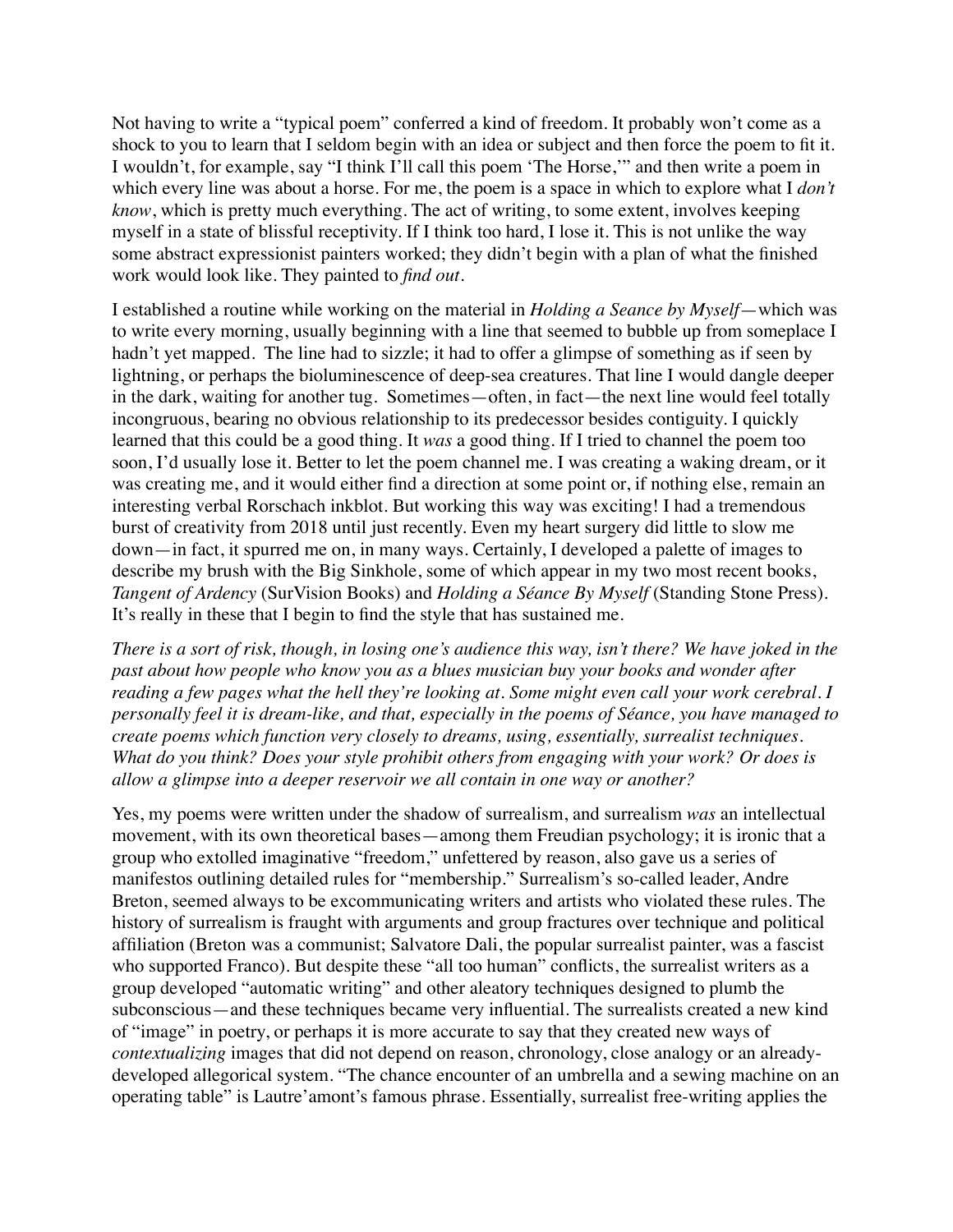"condensation" and "displacement" Freud observed in dreams to the imagery of poetry or prose. As in dreams, one image does not "logically" follow another. So while the resultant combinations of imagery may seem bizarre, held together by mere "chance," they can never be totally random because, after all, a mind has placed them together.

Is this conjuring and arranging of subconscious images "cerebral"? Well, yes and no. As I already explained, these images can't be summoned by force of will—at least that is my experience. One must place oneself in a state of receptivity and hope they appear. It's not unlike being a medium. Some days, it's easy to pick up the signal; other days, it's like trying to find a radio station while driving through a tunnel. he experience of writing a surrealistic poem, therefore, is unlike the experience of constructing a logical argument in a sonnet. But it is still *thinking*, and it demands a particular kind of discipline and "background knowledge." In this sense, it is cerebral. What's more, contemporary writers who borrow surrealist techniques often put them to use in more conventionally cerebral ways. For instance, many of my poems, in the process of unfurling their fragments of dream imagery, also address philosophical issues; several allude to literary theory and its specialized jargon, and they do so without providing explanatory toeholds for readers. One function of these allusions is to suggest ways of reading and processing the absurdity of the poem itself. It's fair to say that my poems' so-called "formal qualities" their disjunctive nature, their bizarre imagery, their willingness to leap between many kinds of discourse, and their aesthetic "asides"—stem in part from these theoretical ideas which come under the purview of "postmodernism." Postmodernism regards with skepticism common sense notions about "self" and "world," language and perception. My poems sometimes display this skepticism, though seldom in the form of a lucid, abstract argument. Like many postmodern writers, I eschew high-minded seriousness; I deliver most of my allusions "tongue in cheek," with a sort of Dadaist irreverence, though I doubt the humor matters to readers who lack the background knowledge required to "get" the joke. Consequently, my approach will alienate some readers. Still, what am I to do? I *want* to incorporate these concepts; they *interest* me (at least the ones I understand)—and besides, my goal was never to reach everybody.

## *Where do you see your work headed?*

Well, I'm pretty excited to talk about the three-or-so books' worth of material that I've already finished but which haven't yet seen publication. *The Shape-Shifter's Diary*, *Sweet Tooth Talking*, and *The Signal Fades*, all written since 2019, are where the ideas I've been talking about here come to fruition, more or less. I've become more comfortable with my little waking dreams. I've learned to play in the boundaries between poetry and prose, learned to work the disjunctions and repetitions, and, most importantly I've learned to tap into a deep well of images that can't be arrived at through logic or formula. You can't *will* them into being; you have to sit down and wait for them, every day. All you can do is make yourself more receptive—raise (or lower) that antenna and put yourself in a waking dream state—I call it "one-eyed R.E.M." This, by the way, is what the title *Holding a Séance By Myself* refers to. It's about summoning those images, memories, ghosts, textual allusions, and oh yes *feelings*, letting them circle overhead, and trying to "take dictation" from them, getting as close to their original language as possible. Later, if need be, I can try to make more "sense" out of them, but usually my inclination is to let them fall as they may. That's why some of the pieces seem more "scattered" than others, and I'm fine with that: after all, there's meaning in the gaps, too. "Let the ghosts speak!" I say—even though I never met Mrs. Yeats!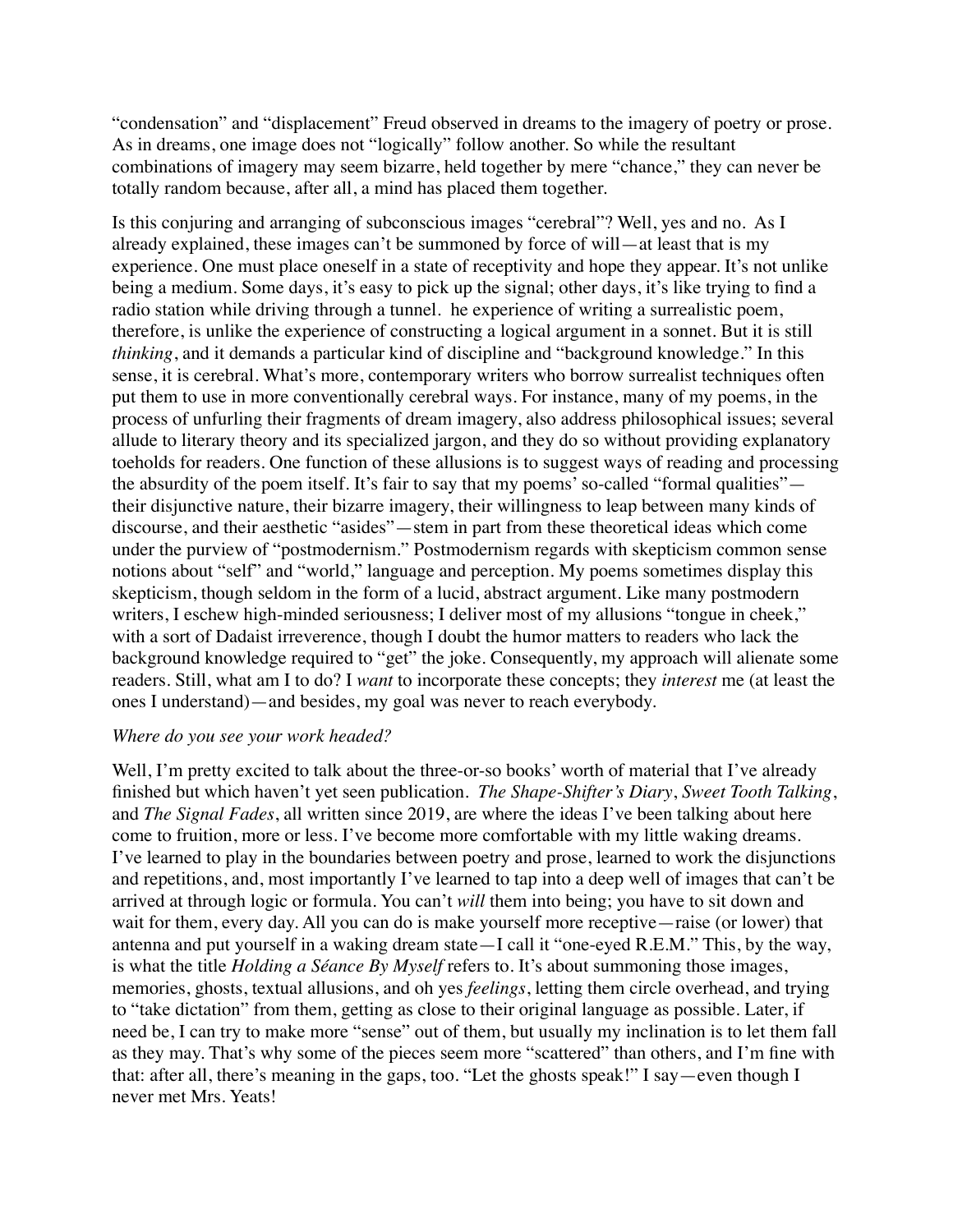I like to believe that I'm not merely "inventing" strange images and little else—an accusation that Wallace Stevens hurls at the surrealists; he says that, while they may invent "accordion playing clams," their failure is to "discover" something about the real world. I would argue that dreams are part of the real world—of our human world, anyway. We spend a third of our lives sleeping, and much more time than that never fully awake. For me, there's a permeable boundary between the so-called "real world" and the inchoate, subterranean psychic dwelling places where we actually spend our time. We move through dreams and great constellations of language, which help us to find—and define—ourselves. Who we are at any given moment is dependent on the languages we are enmeshed in at the time, i.e., which verbal maps we're using. Most people remain within what, for shorthand's sake, I'll call *conventional* realms of language: the everyday cafeteria talk, the six o'clock news, social media gossip, family dinner banter, barroom conversations, radio love songs, "work speak," and marketing algorithms. Literature's job—one of literature's jobs—is to *defamiliarize* that language, to get us outside our customary frames of understanding. I take that responsibility seriously because I've seen what happens to people when they're trapped inside carefully constructed echo chambers—even, or especially, in the matrices of poetry itself.

And you know, that's what makes this writing life so exciting, so compelling. That *groping toward*. We call it "looking for a language" or "seeking a style," but that oversimplifies it, I think. Take Hemingway for example: he didn't just sit down one day and say "I think I'll try short, clipped sentences." He worked through lots of influences: Sherwood Anderson (whom he later rejected), Gertrude Stein, Pound, Joyce, the paintings of Cézanne, and perhaps most tellingly, the style book of the *Kansas City Star*. Finding his style wasn't just a matter of selecting concrete words and certain kinds of syntax. It was learning to *see* with them, to map certain kinds of worlds with them.

I understand that my methods might be too specialized for some readers—too allusive, bookish, and strange—but I choose to reach as many as I can by doing what I've *groped toward* all these years. Who knows? You might develop a taste for it! So to those who enjoy the work, who understand, or at least *feel*, parts of it, I thank you, and you're welcome to come along for the next three books!

## **Tom's Recommended Reading: Ten Books**

Ashbery, John. *Your Name Here*. Farrar, Strauss, and Giroux. 2001.

Bohn, Willard. *Surrealist Poetry: An Anthology*. New York and London: Bloombury Press. 2017.

Breton, Andre. *Poems of Andre Breton*. University of Texas Press. 1982.

Edson, Russell. *The Tunnel: Selected Poems*. Oberlin College Press. 1994.

Simic, Charles. *The World Never Ends*. Harcourt, Brace, Jovanovicz. 1989.

Taggart, John. Is Music: Selected Poems. Copper Canyon Press. 2010.

Tate, James. Worshipful Company of Fletchers. Ecco Press. 1994.